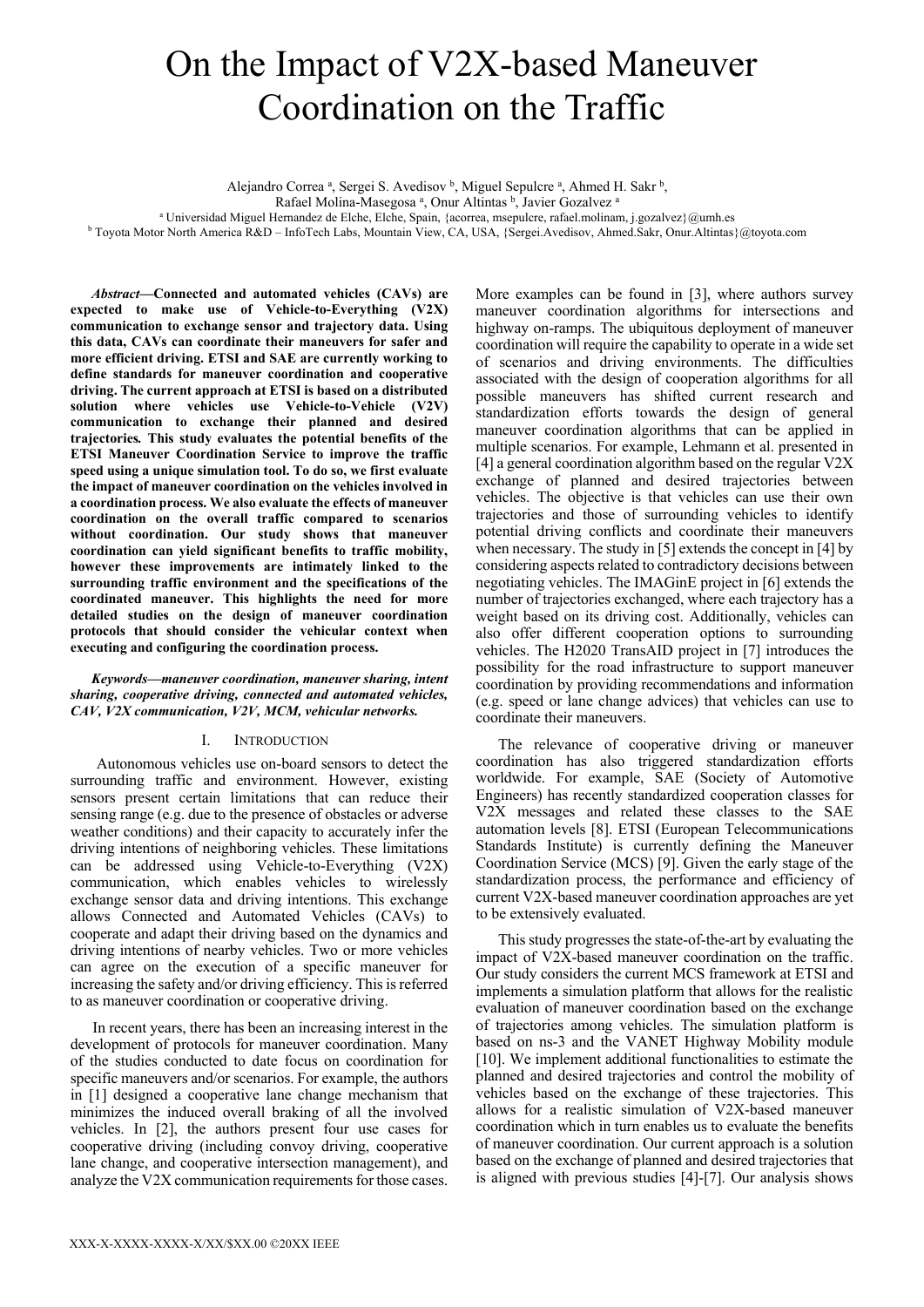the potential of maneuver coordination for the improvement of the traffic flow, but also the need for a careful design and configuration of future maneuver coordination protocols.

## II. MANEUVER COORDINATION SERVICE

Currently, ETSI is developing specifications to define a Maneuver Coordination Service for maneuver coordination based on V2X communications [\[9\].](#page-4-8) The work is still at its early stages and there is not a final agreement yet on how CAVs should coordinate their maneuvers. The current candidate for standardization is based on [\[4\]](#page-4-3) which considers that CAVs exchange planned and desired trajectories using Maneuver Coordination Messages (MCMs). Planned trajectories represent the short-term (next seconds) driving intentions of the ego CAV and are conflict-free with the planned trajectories of surrounding remote CAVs. Desired trajectories represent the trajectory that CAVs would like to follow but cannot do so due to a conflict with another CAV's planned trajectory. Desired trajectories thus collide with the planned trajectory of at least one surrounding CAV. The transmission of a desired trajectory is an implicit request for coordination from the transmitting CAV to the potentially colliding CAV.

The current ETSI MCS approach requires CAVs to continuously broadcast MCMs with their planned trajectories. If a CAV wants to change its trajectory, it can use the planned trajectories from surrounding CAVs (received in the MCMs) to detect if its new trajectory would collide with any of the surrounding CAVs, and hence coordination is necessary. This approach allows CAVs to detect the need for coordination without having to estimate the driving intentions of other CAVs. When a CAV detects the need for coordination, it transmits its desired trajectory along with the planned trajectory in an MCM. We will refer to this CAV that triggers the coordination as the *initiating CAV*. This desired trajectory is in conflict with the planned trajectory of another CAV, which will be referred to as the *target CAV,* and cannot be executed unless vehicles agree to coordinate their maneuvers. The coordination is agreed upon when the target CAV updates its planned trajectory so that it is not in conflict anymore with the desired trajectory of the initiating CAV. When this happens, the initiating CAV can convert its desired trajectory into its planned trajectory. On the other hand, the target CAV can reject the initiating CAV's request to cooperate by not updating their planned trajectories to resolve the conflict. In such a scenario the initiating CAV would have to stick to its default planned trajectory until it initiates another cooperation.

This process is illustrated with the example in [Fig. 1,](#page-1-0) which is supported by the timeline shown in [Fig. 2.](#page-1-1) In this example, the gray CAV is the initiating CAV and wants to change the lane to overpass a slow truck. [Fig. 1a](#page-1-0) shows how the desired trajectory of the gray CAV conflicts with the planned trajectory of the green CAV which has the right of way. The green CAV is the target CAV in this example. The desired trajectory of the gray CAV includes the lane change and can only be executed if the green and gray CAVs coordinate their driving. Once the gray CAV detects the conflict, it requests coordination with the green CAV by transmitting an MCM that includes its planned and desired trajectories. Once the green CAV receives the desired trajectory from the gray CAV, it becomes aware of the conflict and the request for coordination from the gray CAV. Then, the green CAV compares the received desired trajectory with its planned trajectory and decides if it is willing to accept the

coordination. If so, it will update its planned trajectory so that it is not in conflict anymore with the desired trajectory of the gray CAV and transmits a new MCM with the new conflictfree planned trajectory. When the gray CAV receives this MCM, it detects that the coordination has been accepted since the new planned trajectory of the green CAV is not in conflict anymore with the initiating/gray CAV's desired trajectory. Then, the gray CAV transforms its desired trajectory into its planned trajectory, transmits this new planned trajectory (see [Fig. 1b](#page-1-0)) in the next MCM, and starts the lane change. It is important to highlight that the maneuver coordination proposal is governed by the right of way rules. This implies that the CAV that has the right of way is the one that must accept modifying its trajectory to accept the initiating CAV's trajectory. In case the target CAV does not accept the cooperation request, it does not modify its planned trajectory in a way to accommodate the desired trajectory of the initiating CAV. This way the target CAV does not relinquish its right-of-way.



(b) Updated planned trajectories

<span id="page-1-0"></span>



<span id="page-1-1"></span>Fig. 2. Timeline of maneuver coordination for a lane change example

### III. SIMULATION PLATFORM

We develop a unique simulation platform to realistically simulate V2X-based maneuver coordination following the proposal in Section II. The platform tightly couples the simulation of traffic and V2X communications so that maneuvers are driven by the information received from MCMs. The simulation platform also includes a new module to estimate planned and desired trajectories. The module predicts the future trajectories of vehicles based on the current traffic conditions. There are different simulators that can couple the simulation of traffic and V2X communications (e.g. iTETRIS [\[11\]\)](#page-4-10). However, to our knowledge, there is no simulation platform available that can also estimate the planned and desired trajectories of vehicles, and hence realistically analyze and evaluate V2X-based maneuver coordination. This study fills this gap by implementing a new simulation platform that models V2X-based maneuver coordination using planned and desired trajectories. [Fig. 3](#page-2-0) represents the architecture of the implemented simulator.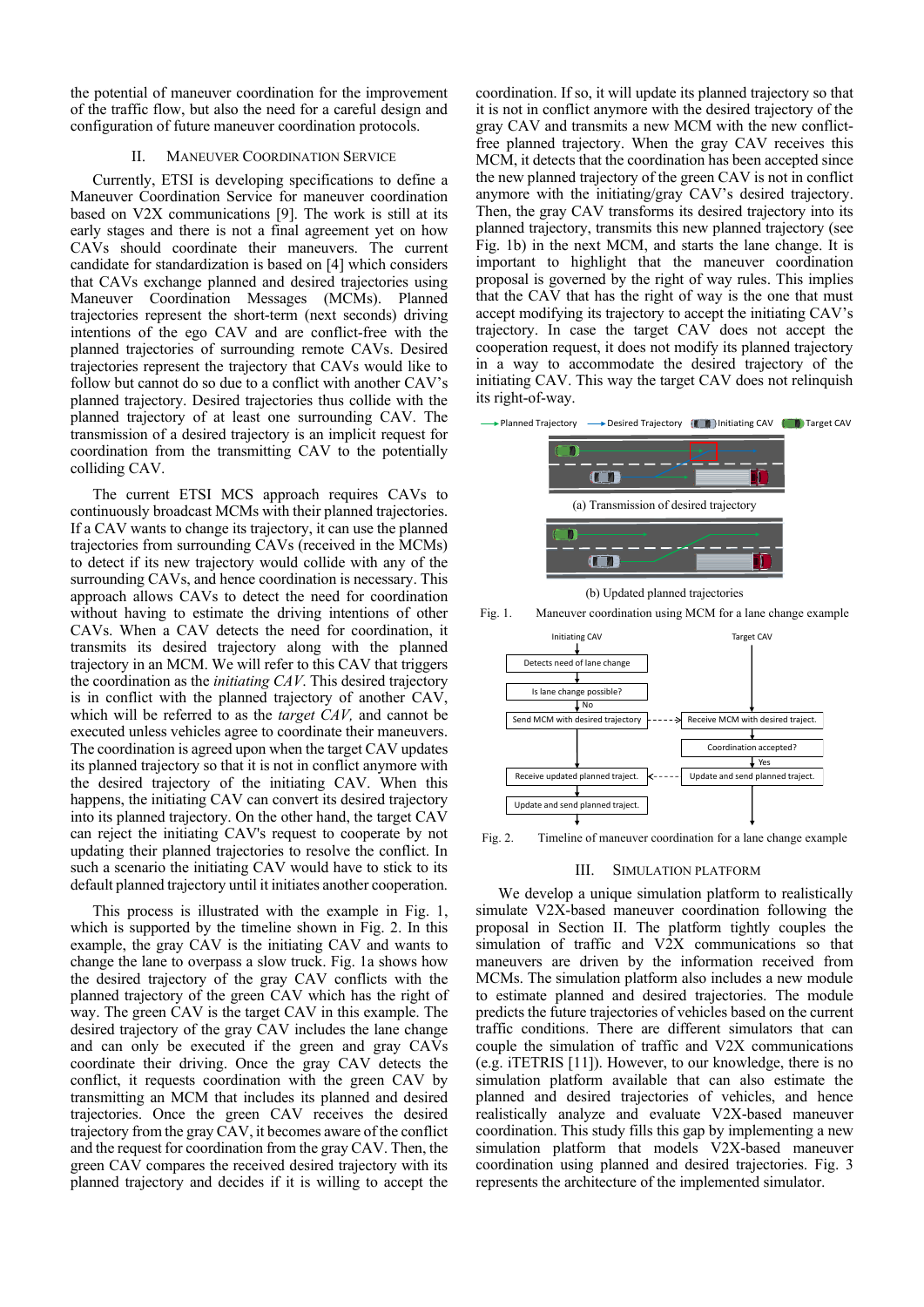

Fig. 3. Architecture of the simulation platform

<span id="page-2-0"></span>The developed simulator uses ns-3 and the VANET Highway Mobility module [\[10\].](#page-4-9) This module manages the movement of vehicles in ns-3 based on well-known traffic mobility models, which allows ns-3 to perform tightly coupled traffic and communication simulations. The module creates a driving structure of highways that are divided in lanes that contain vehicles. A control submodule monitors the movement of vehicles inside lanes, between lanes and between highways. The behavior of vehicles is modeled using the Intelligent Driver Model (IDM) [\[12\]](#page-4-11) for the longitudinal control and the MOBIL lane change model [\[13\]](#page-4-12) for the lane change decisions. The module also provides an interface for the external control of the behavior of vehicles from the ns-3 user application. The developed simulation platform includes two new modules to estimate trajectories and implement maneuver coordination. The Trajectory Planner module dynamically computes the planned and desired trajectories of vehicles. The Maneuver Coordination module implements the maneuver coordination approach based on [\[4\]](#page-4-3) and described in Section II, but it could be extended to implement other approaches.

A trajectory is implemented as a sequence of timestamped geographic positions. These positions are uniformly distributed over the trajectory duration, *T*. The first position in the trajectory is the current position of the vehicle, and successive positions are the estimated future positions of the vehicle. The time difference between consecutive positions within a trajectory is assumed constant and equal to a predefined time step,  $\Delta T$ . To calculate the planned trajectory of a CAV, the Trajectory Planner module uses the future positions of its neighboring CAVs at each time step and applies the IDM and MOBIL algorithms accordingly to calculate the future lateral and longitudinal movement of the CAV. The trajectory is obtained by applying a series of lateral and longitudinal translations to the current position of the CAV. The desired trajectory is only computed when a CAV detects the need for coordination. A coordination will be needed if the following conditions are fulfilled:

- a) the CAV that initiates the coordination wants to execute a given maneuver,
- b) the maneuver cannot be executed by the initiating CAV due to the right of way rules, and
- c) it is physically possible for the target CAV to modify its planned maneuver to allow the coordination*.*

These conditions are continuously monitored by the Maneuver Coordination module. An initiating CAV computes the desired trajectory if all conditions are fulfilled. In this study, we focus on cooperative lane change, but the implemented platform can be easily extended for other maneuvers. That is, the desired trajectory includes a lane change that satisfies the previous conditions. In this case, the desired trajectory is computed using the IDM model for the longitudinal control on the current lane, then a lane change is added at a specific pre-determined time. The rest of the trajectory is computed using the IDM in the destination lane.

The Maneuver Coordination module is in charge of detecting the need for coordination, triggering the exchange of V2X messages, and executing the corresponding driving maneuver using a state machine. It implements the current ETSI solution for maneuver coordination based on [\[4\].](#page-4-3) The process starts with the Maneuver Coordination identifying whether a CAV is interested in performing a lane change. A CAV will want to perform a lane change whenever the acceleration gain obtained as a result of the lane change exceeds a given threshold. Following the example i[n Fig. 1,](#page-1-0) the initiating CAV (gray color) detects the slow truck ahead in its lane and decides that a lane change is desirable because it would avoid reducing its speed if it changes the lane. When the initiating CAV decides to perform a lane change, the Maneuver Coordination module checks if the lane change can be performed without cooperation. To do so, it estimates the planned trajectory of the initiating CAV and checks at each time step if the lane change is possible without cooperation according to the MOBIL algorithm (i.e. there is no other vehicle obstructing the lane change). If the lane change is possible, it will simply change its planned trajectory to include the lane change, because no cooperation is needed. If the lane change is not possible without cooperation, the initiating CAV needs to compute its desired trajectory to start the cooperation. This case is illustrated in [Fig. 1a](#page-1-0) since the lane change is not possible without cooperation because there is a CAV in the left lane which has the right of way. To obtain the desired trajectory, the Maneuver Coordination module checks if it is possible for the target CAV to create the gap necessary for letting the initiating CAV execute the lane change. In the example in [Fig. 1,](#page-1-0) this means checking if the green CAV can decelerate safely and sufficiently to create a gap for the lane change. Then, the Maneuver Coordination module makes a request to the Trajectory Planner module to compute the desired trajectory that includes the lane change at the first timestep at which the gap can be created. If the gap cannot be created, the desired trajectory is not computed, and the coordination is not started. In any case, it is worth noting that even if the gap can be created by the target CAV, the lane change is not executed if the target CAV does not modify its planned trajectory to allow for the desired trajectory of the initiating CAV. The request for cooperation is context- and implementation-dependent whether the target CAV agrees to coordinate or not. The initiating CAV would detect whether the target CAV modifies its planned trajectory through the exchanged MCMs.



<span id="page-2-1"></span>Fig. 4. Time sequence and thresholds for maneuver coordination

The state machine of the Maneuver Coordination module includes certain thresholds to manage the coordination process and ensure a safe and efficient coordination. These thresholds are shown in [Fig. 4.](#page-2-1) The module computes the lane change time *t<sup>L</sup>* once it detects that a coordination is necessary. The lane change time is the time at which the initiating CAV wants to start executing the lane change. For safety reasons, the maneuver coordination must be initiated at least  $\Delta S$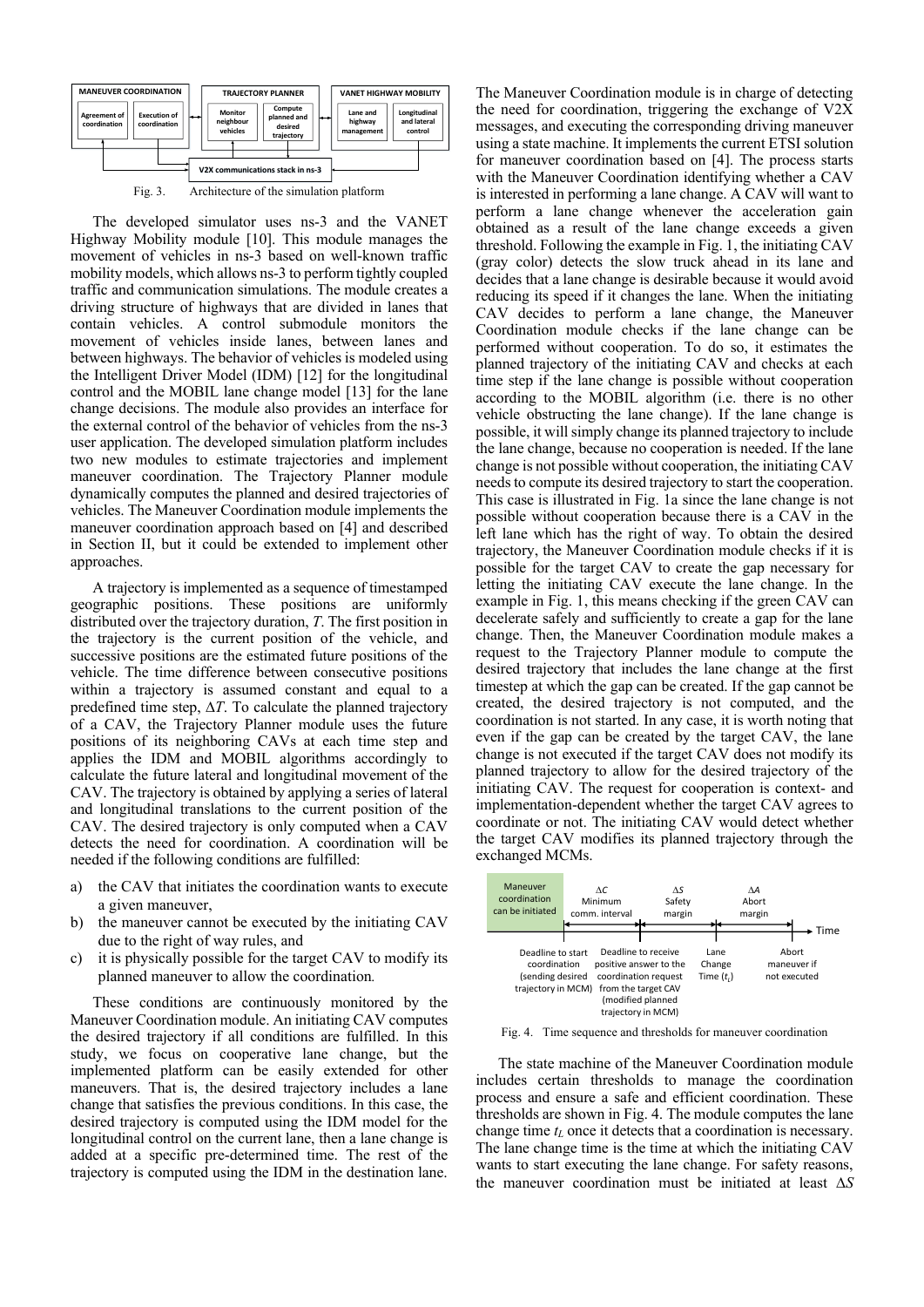seconds before the lane change time where  $\Delta S$  is a safety margin. The exchange of MCMs between the initiating and the target CAVs requires some additional time. Therefore, we define  $\Delta C$  as the minimum communication interval for the exchange of MCMs to avoid initiating a maneuver coordination too close to the safety margin. The initiating CAV will then not launch a request for coordination if the remaining time to the lane change is lower than  $\Delta C + \Delta S$ . Finally, the Maneuver Coordination module aborts a coordination that has been agreed between the initiating and target CAVs, if the lane change is not executed before  $t_l + \Delta A$ . This is done to stop a coordination that has been agreed between initiating and target CAVs if: 1) the vehicles no longer need the lane change at the time it should be executed, or 2) the lane change is not possible anymore due to a change in traffic conditions.

## IV. EVALUATION

In this section we evaluate the impact of maneuver coordination on the traffic flow. The evaluation is done considering the ETSI approach for maneuver coordination based o[n \[4\]](#page-4-3) (Section II) and the simulation platform described in Section III. We consider a 5 km long highway scenario with 6 lanes (3 in each direction) and periodic boundary conditions as in [\[14\].](#page-4-13) In this case, the number of vehicles in the scenario is constant and vehicles that reach one edge are inserted in the other edge with the same speed in the same lane. This boundary condition allows us to observe traffic at different densities for a relatively low number of vehicles in the simulation. The scenario includes passenger vehicles and trucks, with trucks representing 20% of all vehicles in the scenario. Trucks can only move along the right and middle lanes. The average desired speeds of passenger vehicles and trucks are 120 km/h and 80 km/h, respectively. The desired speed of each vehicle is randomly chosen from a uniform distribution centered at the average desired speed and with a deviation of  $\pm 20\%$  around this average speed. This is done to generate a heterogeneous driving scenario [\[12\].](#page-4-11) We model the behavior of vehicles with the IDM and MOBIL parameters listed in Table I. The comfortable deceleration of vehicles is -  $2 \text{ m/s}^2$ . This deceleration is also used to create a gap during a maneuver coordination. To create a gap, the target vehicle decelerates with the comfortable deceleration up to a period of 1 second. We first simulate a scenario where coordination between vehicles is disabled (referred to as *NoCoord*). We then simulate the same scenario with maneuver coordination enabled (referred to as *Coord*). In this scenario, vehicles transmit MCMs with a rate of 10 Hz, and we evaluate the performance considering a trajectory duration of *T*=10 s. Table I summarizes the most important simulation parameters.

We first analyze the behavior of vehicles during a coordination. [Fig. 5](#page-3-0) shows an example of the speed profile (in *Coord* simulations) of two vehicles that successfully execute a maneuver coordination. The blue curve represents the CAV that starts the coordination (i.e. the initiating CAV) and wants to change the lane. Note that the speed of the initiating CAV is limited in its current lane due to a slow leader vehicle. The red curve represents the target CAV that cooperates with the initiating CAV for executing the lane change. The figure shows that after the lane change time, the initiating CAV increases its speed up to its desired speed. Before this time, its speed was limited due to the presence of another vehicle ahead. The figure also shows that the speed of the target CAV slightly decreases before the lane change time to create the gap

for the initiating CAV. However, it quickly recovers and increases again to the desired speed after the lane change. If coordinations were disabled (i.e. *NoCoord* simulations), the initiating CAV could not increase its speed up to its desired speed and perform the desired lane change in time.

TABLE I. PARAMETERS USED FOR IDM AND MOBIL MODELS

|                          | Trucks               | Cars                 |
|--------------------------|----------------------|----------------------|
| Time headway             | 1 <sub>s</sub>       | $0.8$ s              |
| Minimum gap              | 2 <sub>m</sub>       | 2 <sub>m</sub>       |
| Maximum acceleration     | $1.5 \text{ m/s}^2$  | $1.5 \text{ m/s}^2$  |
| Comfortable deceleration | $2 \text{ m/s}^2$    | $2 \text{ m/s}^2$    |
| Politeness factor        |                      |                      |
| Max. safe deceleration   | $4 \text{ m/s}^2$    | $4 \text{ m/s}^2$    |
| Lane change threshold    | $0.03 \text{ m/s}^2$ | $0.03 \text{ m/s}^2$ |
| Bias to the right lane   | $0 \text{ m/s}^2$    | $0 \text{ m/s}^2$    |

|  |  | <b>TABLE II. SCENARIO PARAMETERS</b> |
|--|--|--------------------------------------|
|--|--|--------------------------------------|

| Scenario                         | 5 km highway                        |  |
|----------------------------------|-------------------------------------|--|
| Number of lanes                  | 6 (3 in each direction)             |  |
| Lane width                       | 3.7 <sub>m</sub>                    |  |
| Vehicle density                  | 10, 20, 30 and 40 vehicles/km/lane  |  |
| Passenger vehicles desired speed | 120 km/h $\pm 20\%$                 |  |
| Trucks desired speed             | 80 km/h $\pm 20\%$                  |  |
| Truck penetration rate           | 20%                                 |  |
| Trajectory duration $(T)$        | 10 <sub>s</sub>                     |  |
| Gap creation deceleration        | $-2 \text{ m/s}^2$                  |  |
| Gap creation time                | 1 <sub>s</sub>                      |  |
| $\Delta S$                       | $\Delta S$ > gap creation time      |  |
| $\Delta C$ and $\Delta A$        | Ιs                                  |  |
| Simulation time                  | 600 seconds (statistics from 180 s) |  |
| Seeds                            |                                     |  |



<span id="page-3-0"></span>Fig. 5. Speed profile of two vehicles during a maneuver coordination

[Fig. 6](#page-4-14) and [Fig. 7](#page-4-15) depict the cumulative distribution function (CDF) of the speed of vehicles for the *NoCoord* and *Coord* simulations, for densities of 30 and 40 vehicles per kilometer per lane, respectively. We have not included the results for 10 and 20 vehicles/km/lane because they do not show any significant difference between the *Coord* and *NoCoord* simulations. This is because vehicles can freely change lanes without triggering a coordination when the traffic density is very low. [Fig. 6a](#page-4-14) an[d Fig. 7a](#page-4-15) plot the CDF of the speed of only the vehicles that initiate a coordination for *Coord* simulations. The speed is measured during a time window that starts 10 seconds before the coordination is complement (i.e. when the vehicle that initiates the coordination changes lane) and ends 10 seconds after the coordination is finished. For *NoCoord* simulations, [Fig. 6a](#page-4-14) an[d Fig. 7a](#page-4-15) we plot the CDF of the speed of the vehicles that could have initiated a coordination if this option was available. The speed is also measured in a time window analogous to that used for *Coord* simulations for comparison purposes. [Fig. 6a](#page-4-14) and [Fig. 7a](#page-4-15) clearly show that coordinations significantly improve the speed of vehicles that initiate a coordination for both densities. These gains are obtained without coordinations negatively impacting the traffic flow when the density is 30 vehicles/kilometer/lane. This is visible in [Fig. 6b](#page-4-14) that plots the CDF of the speed of all vehicles in the scenario. The figure shows that the speed of all vehicles is quite similar when coordinations are enabled (*Coord*) or disabled (*NoCoord*).